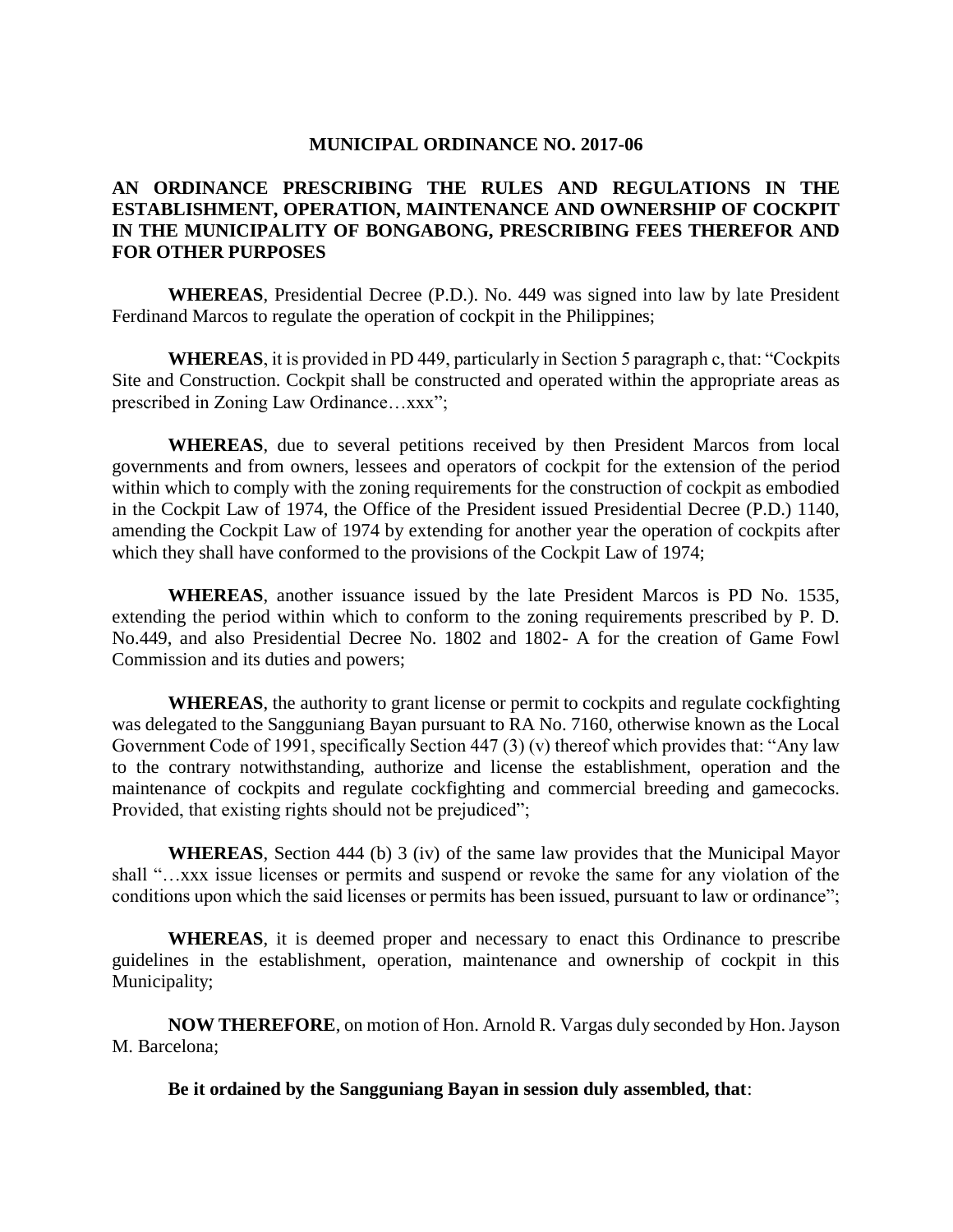**Section I. Title** – This Ordinance shall be known as "The Cockfighting Ordinance of the Municipality Bongabong";

**Section II. Scope** – This Ordinance shall govern the establishment, operation, maintenance and ownership of cockpits in this municipality;

**Section III. Purpose** – it is the declared purpose of this Ordinance to abide by the policy of the government in the promotion of wholesome recreation and amusement to bring about the following goals:

- 1. To effectively control and regulate cockfighting towards its establishment as a form of recreation, relaxation and source of entertainment;
- 2. To provide additional revenue or source of income through regulatory measure;
- 3. To provide job/employment in the legitimate operation of cockpit.

**Section IV. Definition of Terms – as used in this Ordinance, the following terms shall** mean-

- 1. **Cockfighting** is the sport of pitting or evenly matching gamecocks to engage in an actual fight where bets on either side are laid. Cockfighting may also be termed as "cockfighting, derby, or pintakasi" or its equivalent in different Philippines localities.
- 2. **Cockpit** A commercial structure at the center of which is an enclosed cockfighting arena and surrounded by seats provided for bettors and other aficionados.
- 3. **Fighting Cock/ Game Cock** –Also called rooster, whether locally bred or imported or hybrid primarily for cockfighting.
- 4. **Local Derby** is an invitational cockfight participated in by game cockers or cockfighting aficionados of the Philippines with "pot money" awarded to the proclaimed winning entry/entries.
- 5. **International Derby** refers to any invitational cockfight participated in by local and foreign game cockers or cockfighting aficionados with pot money awarded to the proclaimed winning entry/entries.
- 6. **Regular Games/Cockfighting** held at designated cockpit arena usually on weekend featuring two fighting game cocks.
- 7. **Pintakasi** is a special three day cockfighting event scheduled usually on weekdays with an intended charitable institution or group as beneficiary.
- 8. **Derby** special cockfighting event or an even bigger scale and participated in by bigtime breeders,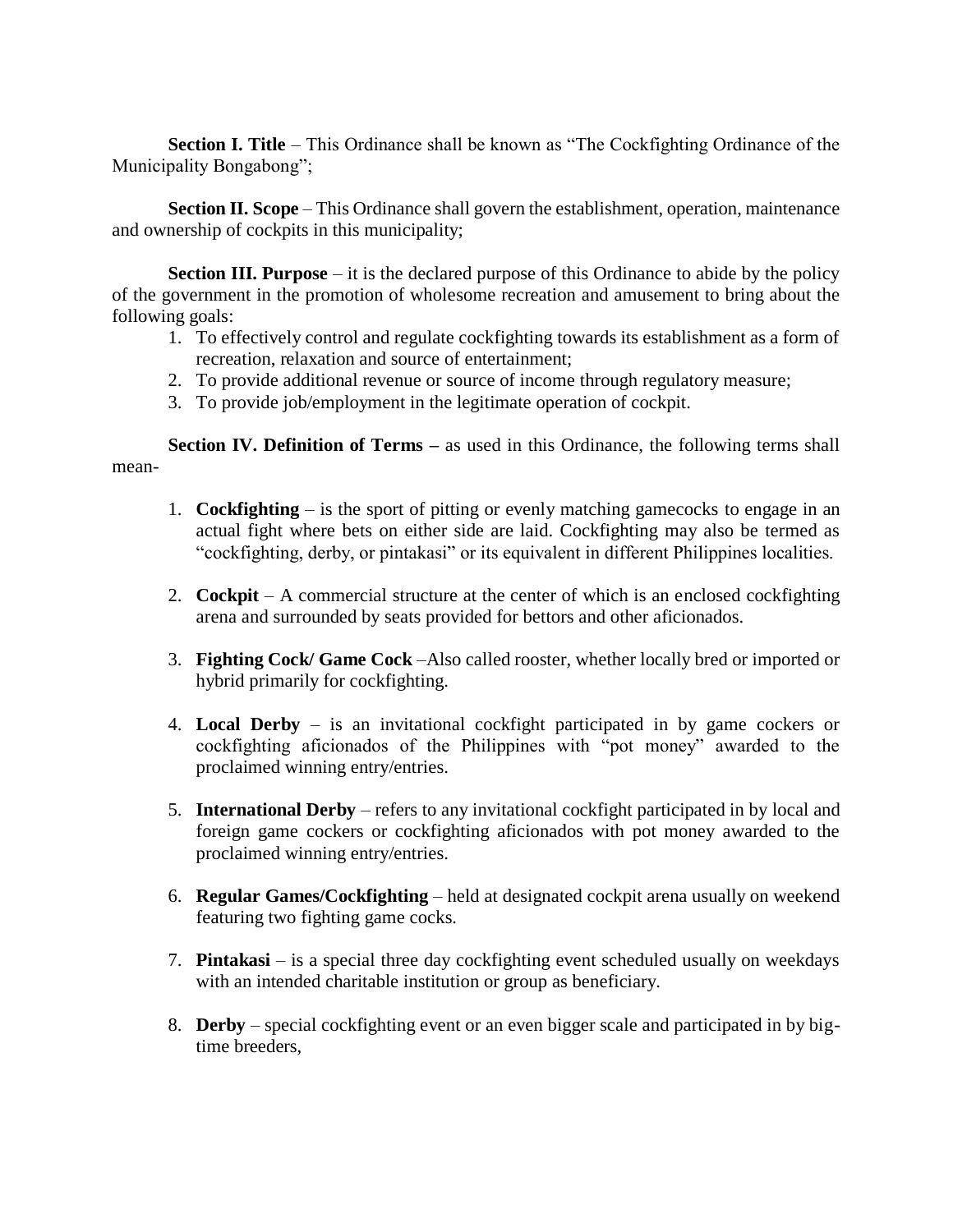- 9. **Bet Take/Promoter** refers to a person who alone or with another initiates a cockfight and/or calls and take care of bets from owners of both gamecocks and those of other bettor before he orders commencement of the cockfight thereafter distributes won bets to the winners after deducting a certain commission, or both
- 10. **Hard Drinks/ Alcoholic Drinks** refers to rums, whiskeys, brandies, and other alcoholic drinks with 10% or above alcohol content.

**Section V. Ownership** – Ownership, operation and management of cockpit – the following persons or entities may own, operate or manage cockpit:

1. Filipino citizens not otherwise prohibited or disqualified by law; or

2. Cooperatives or corporations, the capitalization of which is One Hundred Percent Filipino – owned and formed and licensed for such purpose;

3. Provided; that in case of sole proprietorship, the sole proprietor must be a legitimate resident of Bongabong, Oriental Mindoro; in case of cooperative or corporation, majority of capital or stocks must be owned by legitimate residents of Bongabong.

**Section VI. Regulatory Provisions –** The following are the regulatory provisions on the establishment, operation, maintenance and ownership of cockpits in the Municipality of Bongabong-

- 1. One (1) cockpit for every 100,000 populations or fraction thereof is allowed to operate in the municipality of Bongabong Oriental Mindoro. It may be established independently or within or as an adjunct of resorts, sports and/or recreational project sites duly registered with the Department of Tourism.
- 2. The owner or operator of the cockpit shall provide adequate parking space, separate comfort rooms for male and female and shall comply with existing laws on smoking.
- 3. Imposition of Regulatory Fees
	- i. **License Fee** 10% of total capital, to be paid upon grant of permit or license to operate
	- ii. **Application filing Fee** 2,500.00 iii. **Annual cockpit permit fee** 10,000.00
	-
	- iv. **Annual Fees of Cockpit personnel**

| a. Promoters / Hosts           | P5,000.00 |
|--------------------------------|-----------|
| b. Referee                     | 1,000.00  |
| c. Bet Taker (Kristo/Llamador) | 500.00    |
| d. Gaffer (Mananari)           | 500.00    |
| e. Cashier                     | 800.00    |
| f. Doctor                      | 300.00    |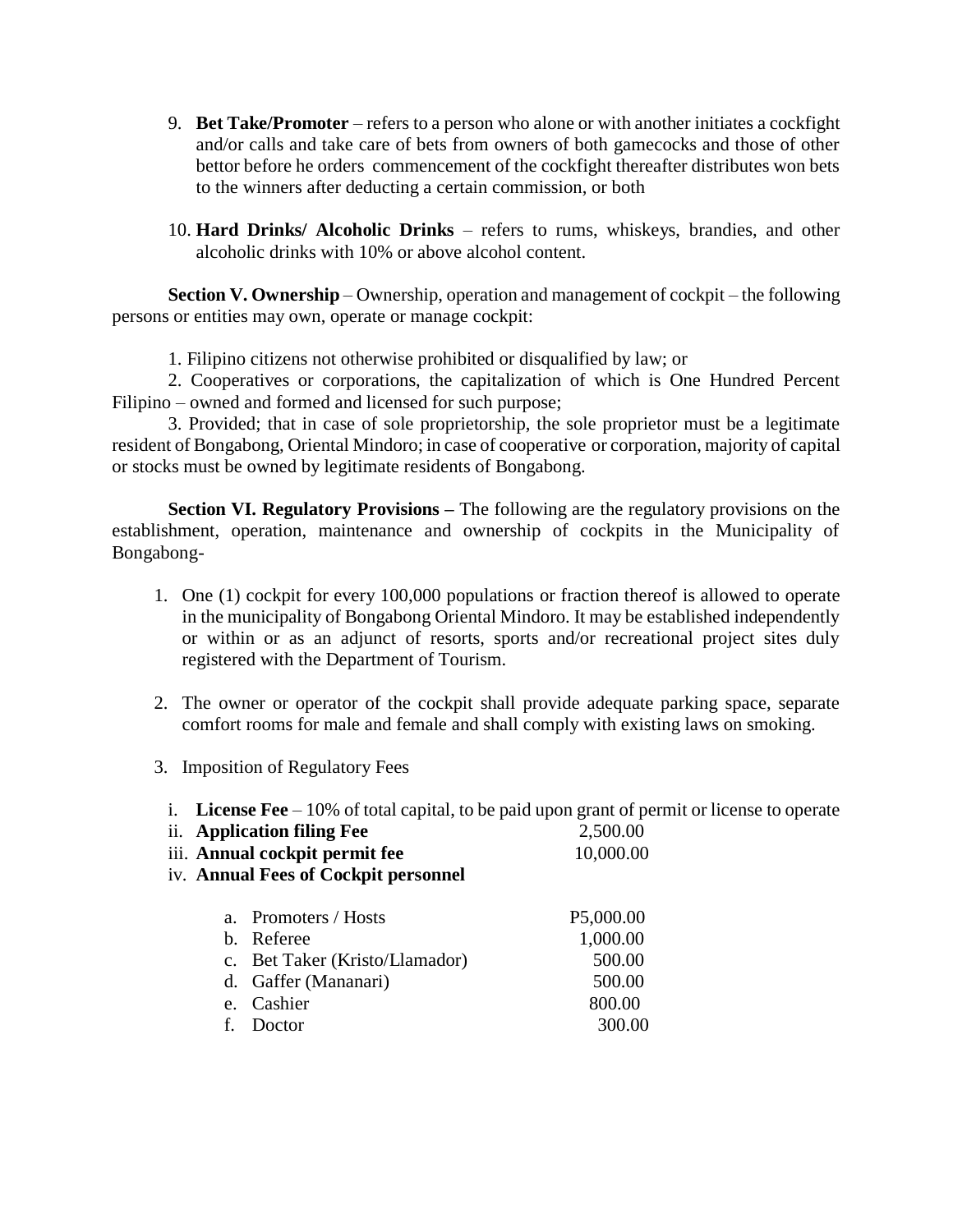## v. **Special permit fees for the following special events**:

|    | a. Fastest Kill $-$           | P8,000.00 |
|----|-------------------------------|-----------|
|    | $b.$ 2-Stag                   | 5,000.00  |
|    | c. 2–Cock Derby               | 5,000.00  |
|    | d. $3$ – Cock Derby           | 10,000.00 |
|    | e. $4 - \text{Cock Derby}$    | 15,000.00 |
|    | f. $5 - \text{Cock}$ Derby    | 20,000.00 |
| g. | Special Cockfight (pintakasi) | 700.00    |

- 4. The annual cockpit permit fee shall be paid upon filing of the application for a permit before a cockpit is allowed to operate, and within the first twenty days of January of each year in case of renewal thereof.
- 5. Special permit fees shall be paid to the Municipal Treasurer before the special event can be lawfully held. The owner or promoter shall obtain from the Sanggunian Bayan approval to hold a special event and such approval by way of a resolution shall be the basis for the payment of the special permit fee.
- 6. The application filing fee shall be paid upon filing of the application for license while the license fee shall be paid upon approval by the Sangguniang Bayan of the license to operate and before the start of the construction of the cockpit.
- 7. The annual fees for cockpit personnel shall be paid before they participate in a cockfight and pay annually upon renewal of the permit on the birth month of the permittee. Only duly registered and licensed personnel shall take part in all kinds of cockfights held in this Municipality. No operator or owner of cockpit shall employ or allow to participate in a cockfight any of the above-mentioned personnel unless he or she has registered and paid the fee herein required.
- 8. The permit to operate a cockpit shall be granted by the Sangguniang Bayan of Bongabong Oriental Mindoro by way of a resolution and shall be in effect for a period of ten (10) years renewable for another ten (10) years unless terminated by the Sangguniang Bayan for violation of the provision of this ordinance and related regulations. Present permit holder may apply for renewal but subject to compliance with the requirements herein prescribed.
- 9. Requirements for Application for License or Permit

# **For New Applicants**

i. Certificate of Registration of Business from either SEC or DTI ii. Proof of Ownership over the Land or Lease Contract if being leased iii. Real Property Tax Clearance from the Municipal Treasurer's office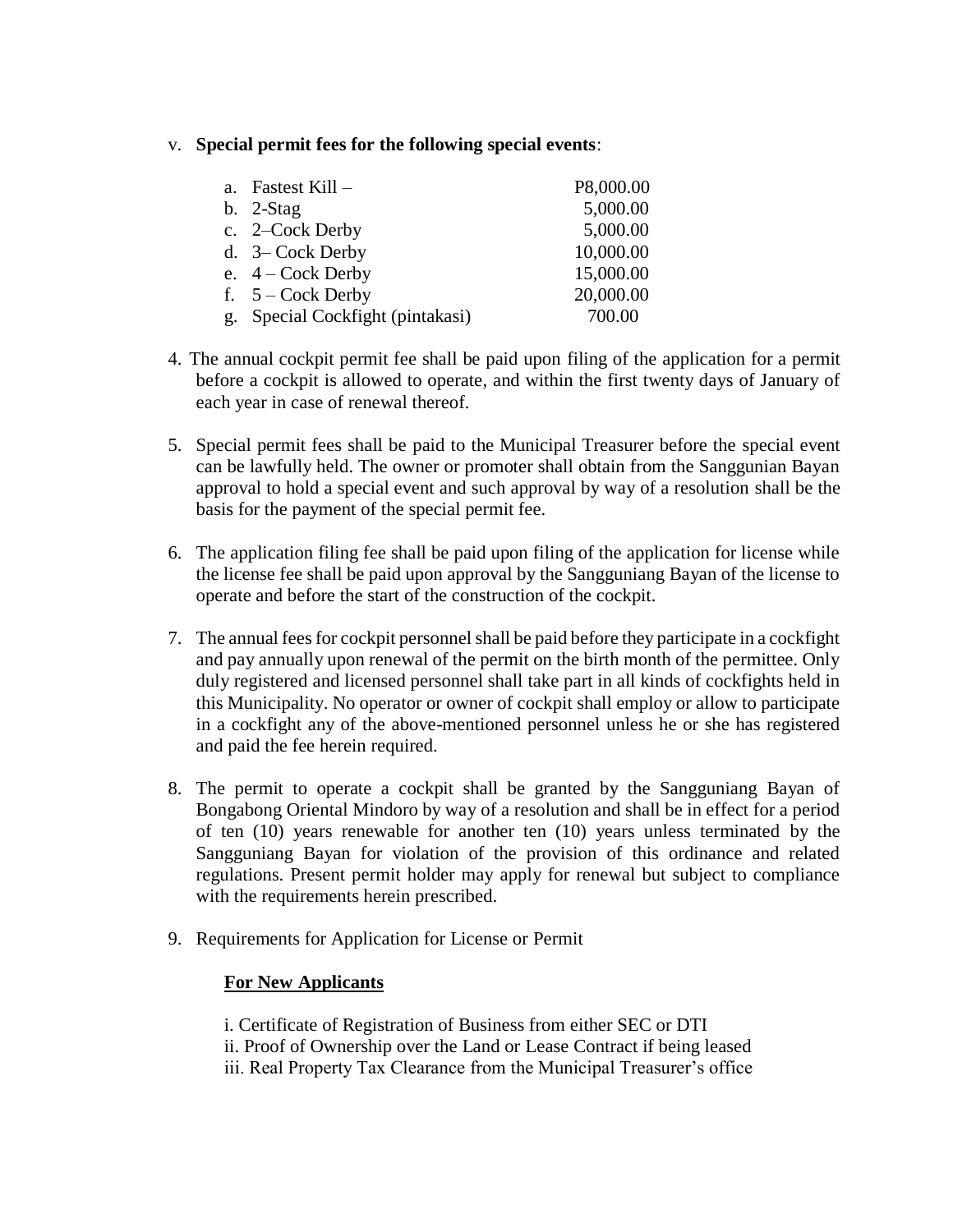iv. Proof of Financial Capacity, Company Profile, Development Program, and Project Impact Assessment

v. Clearances (Barangay, Mayor's Clearance, DAR Clearance, HLURB and DENR)

vi. Land Reclassification if required (for Agriculture Land)

vii. Zoning Clearances and Building Permit

viii. Game fowl Commission endorsement

# **For Renewal**

i. Real Property Tax Clearances from the Treasurer's Office

ii. New Lease Contract

iii. Audited Financial Statement

iv. Certification for the Municipal Engineer on the Worthiness of the Structure

v. Sanitary and Health and Fire Clearance

- 10. No Cockpit shall be operated within the radius of two hundred (200) meters from school and other public building and churches.
- 11. Aside from the operations of a cockpit, all other business activities inside the premises of the cockpit will have to secure Mayor's Permit or barangay permit relative to their operations and pay corresponding business taxes and permit fees.

## **Section VII- Licensing of Cockpit and Procedures or Flow of Transaction**:

The applicant shall submit a letter of application together with the requirements as prescribed in this ordinance to the Office of the Sangguniang Bayan addressed to the Presiding Officer/Vice-Mayor through Committee on Games and Amusement for deliberation/evaluation and to recommend to the plenary for confirmation/approval of the said application.

## **Section VIII. Conduct of Cockfighting**

- 1. Regular Cockfight cockfighting shall be allowed only in licensed cockpit during Saturdays, Sundays and legal holidays and during local fiestas for not more than three (3) days a week. It may also be held during municipal, agricultural, commercial or industrial fair, carnival or exposition for a similar period of not more than three (3) days a week upon resolution of the Sangguniang Bayan: Provided, that, no cockfighting on the occasion of such fair, carnival or exposition shall be allowed within the month of a local fiesta or for more than two occasions a year: Provided, further, that no cockfighting shall be held on December 30 (Rizal Day), June 12 (Philippine Independence Day) November 30 (National Heroes Day), Holy Thursday, Good Friday, Election or Referendum Day and during Registration Days for such election or referendum, and such other day or holiday as declared by higher competent authority.
- 2. Pintakasi, Derby and Special cockfights the responsible Officer of the cockpit must apply with the Sangguniang Bayan at least ten (10) days before the activity and pay the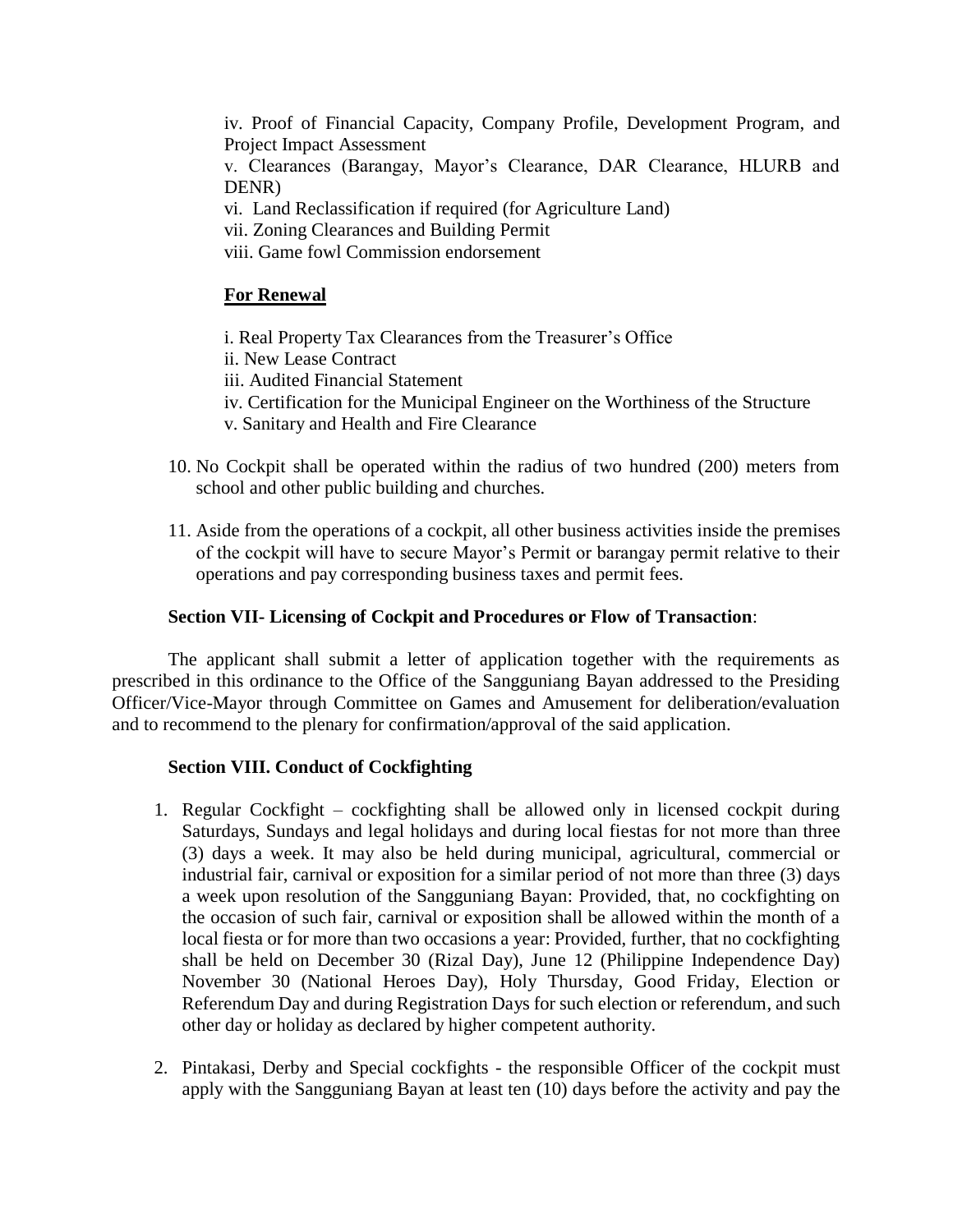corresponding fees before the pintakasi or special cockfight is held. The application will be acted upon by way of resolution.

3. There shall be a beneficiary for each derby or pintakasi of not less than 5% of the gross receipts which shall accrue to the account of the beneficiary.

**Section IX. Authority to Issue License/Permit – the Committee on Games and** Amusement shall be responsible for recommending the approval by the Sangguniang Bayan of Bongabong the issuance of license or permit to operate cockpit for a period of (10) years and renewable for another ten (10) years as may be determined by the Sangguniang Bayan.

## **Section X. Mayors Permit to the Conduct of Cockfighting.**

- a. The Municipal Mayor shall issue a Mayor's Permit for the operation and maintenance of the cockpit after the issuance of the License to Operate issued by the Sangguniang Bayan and payment of the required fees.
- b. A temporary Mayor's Permit to operate for six (6) months may be issued to licensee, provided that the he/she/it shall comply with the requirements set by this ordinance within the period.

## **Section XI. Flow of Transactions/Procedures:**

The grantee shall apply for a Mayor's Permit at the Office of the Municipal Mayor and pay all fees as mentioned in this Ordinance. In case of special events, the responsible officer of

the cockpit shall apply with, and secure the necessary special permit, from the Sangguniang Bayan which shall be the basis for the payment of special permit fees.

## **Section XII. Prohibitions**

- 1.Illegal gambling and selling and drinking of alcohol/hard drinks inside the cockpit (gradas).
- 2.Carrying of deadly weapons, except for security personnel assigned by the cockpit owner/corporation or their duly authorized representative and PNP/ Military civilian authorities that has admission order or on duly assignment by the proper authority.
- 3.Minors are not allowed
- 4.Smoking is only allowed in designated areas.

## **Section XIII. Penal Provisions**